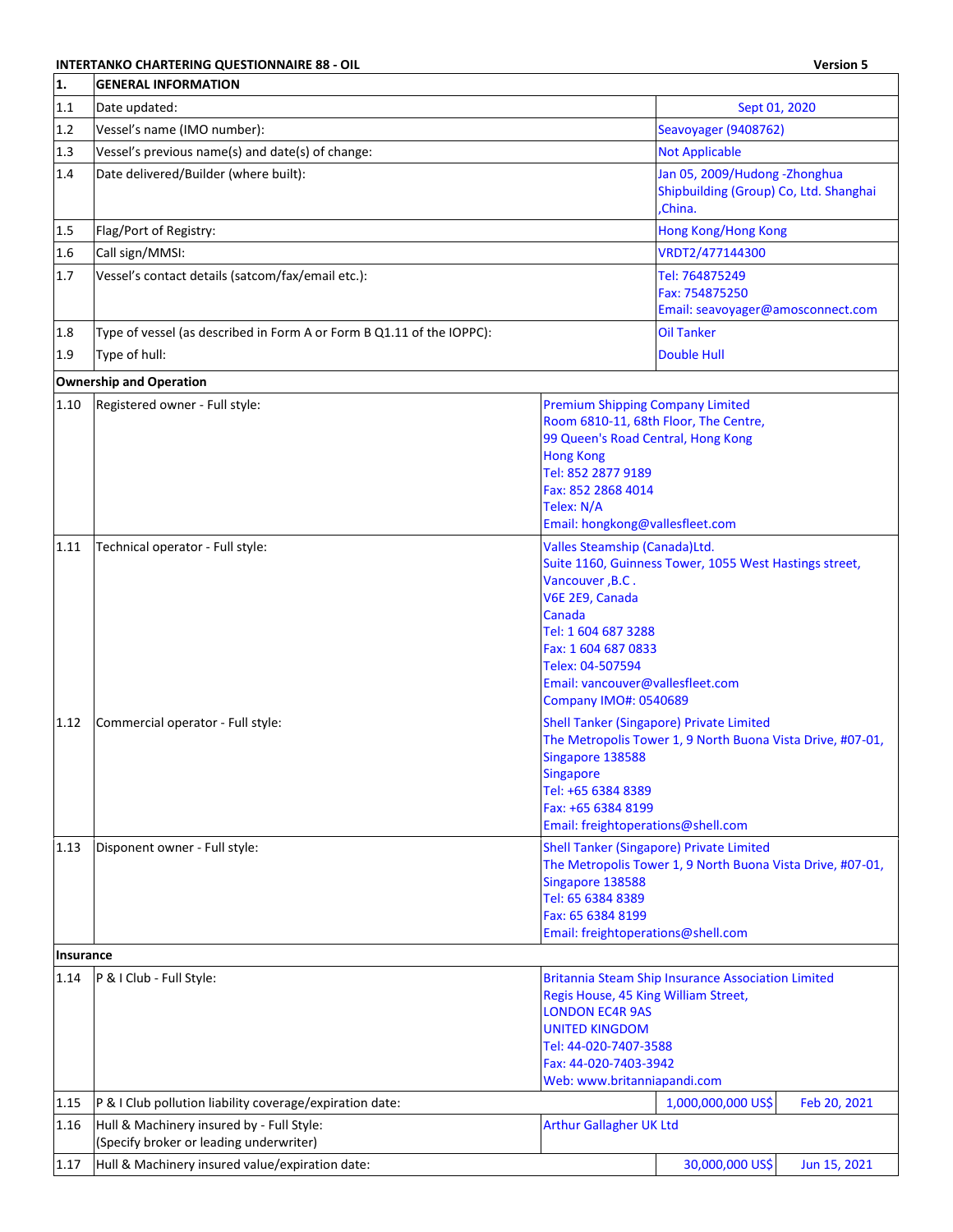|                   | <b>Classification</b>                                                                                                                          |                                    |                       |                                                                        |                                       |
|-------------------|------------------------------------------------------------------------------------------------------------------------------------------------|------------------------------------|-----------------------|------------------------------------------------------------------------|---------------------------------------|
| 1.18              | Classification society:                                                                                                                        | <b>American Bureau of Shipping</b> |                       |                                                                        |                                       |
| 1.19              | Class notation:                                                                                                                                |                                    |                       | +, A1, OIL CARRIER, (E), +AMS, +ACCU,<br>VEC, TCM, SH, SHCM            |                                       |
| 1.20              | Is the vessel subject to any conditions of class, class extensions, outstanding memorandums or<br>class recommendations? If yes, give details: |                                    |                       | <b>No</b><br><b>None</b>                                               |                                       |
| 1.21              | If classification society changed, name of previous and date of change:                                                                        |                                    |                       | N/A, Not Applicable                                                    |                                       |
| 1.22              | Does the vessel have ice class? If yes, state what level:                                                                                      |                                    |                       | No, NA                                                                 |                                       |
| 1.23              | Date/place of last dry-dock:                                                                                                                   | Jan 25, 2019/Guangzhou, China      |                       |                                                                        |                                       |
| 1.24              | Date next dry dock due/next annual survey due:                                                                                                 |                                    |                       | Jan 24, 2022                                                           | Dec 24, 2020                          |
| 1.25              | Date of last special survey/next special survey due:                                                                                           |                                    |                       | Jan 25, 2019                                                           | Jan 04, 2024                          |
| 1.26              | If ship has Condition Assessment Program (CAP), what is the latest overall rating:                                                             |                                    |                       | No, 1 (NA)                                                             |                                       |
| <b>Dimensions</b> |                                                                                                                                                |                                    |                       |                                                                        |                                       |
| 1.27              | Length overall (LOA):                                                                                                                          |                                    |                       |                                                                        | 243 Metres                            |
| 1.28              | Length between perpendiculars (LBP):                                                                                                           |                                    |                       |                                                                        | 233 Metres                            |
| 1.29              | Extreme breadth (Beam):                                                                                                                        |                                    |                       |                                                                        | 42.03 Metres                          |
| 1.30              | Moulded depth:                                                                                                                                 |                                    |                       |                                                                        | 22 Metres                             |
| 1.31              | Keel to masthead (KTM)/ Keel to masthead (KTM) in collapsed condition, if applicable:                                                          |                                    |                       | 46.41 Metres                                                           | 0 Metres                              |
| 1.32              | Distance bridge front to center of manifold:                                                                                                   |                                    |                       |                                                                        | 83.28 Metres                          |
| 1.33              | Bow to center manifold (BCM)/Stern to center manifold (SCM):                                                                                   |                                    |                       | <b>119.52 Metres</b>                                                   | <b>123.48 Metres</b>                  |
| 1.34              | Parallel body distances                                                                                                                        |                                    | Lightship             | <b>Normal Ballast</b>                                                  | Summer Dwt                            |
|                   | Forward to mid-point manifold:                                                                                                                 |                                    | 42.88 Metres          | 68.17 Metres                                                           | 76.74 Metres                          |
|                   | Aft to mid-point manifold:                                                                                                                     |                                    | 30.35 Metres          | 48.25 Metres                                                           | 64.69 Metres                          |
|                   | Parallel body length:                                                                                                                          |                                    | <b>73.221 Metres</b>  | <b>116.412 Metres</b>                                                  | 141.424 Metres                        |
| <b>Tonnages</b>   |                                                                                                                                                |                                    |                       |                                                                        |                                       |
| 1.35              | Net Tonnage:                                                                                                                                   |                                    |                       |                                                                        | 33,762                                |
| 1.36              | Gross Tonnage/Reduced Gross Tonnage (if applicable):                                                                                           |                                    |                       | 60,193                                                                 | 48,104                                |
| 1.37              | Suez Canal Tonnage - Gross (SCGT)/Net (SCNT):                                                                                                  |                                    |                       | 62,691.30                                                              | 57,170.16                             |
| 1.38              | Panama Canal Net Tonnage (PCNT):                                                                                                               |                                    |                       |                                                                        | 49,480                                |
|                   | <b>Loadline Information</b>                                                                                                                    |                                    |                       |                                                                        |                                       |
| 1.39              | Loadline                                                                                                                                       | Freeboard                          | Draft                 | Deadweight                                                             | Displacement                          |
|                   | Summer:                                                                                                                                        | 6.665 Metres                       | 15.3665 Metres        | 109,085 Metric                                                         | 127,355 Metric                        |
|                   |                                                                                                                                                |                                    |                       | <b>Tonnes</b>                                                          | <b>Tonnes</b>                         |
|                   | Winter:                                                                                                                                        | 6.985 Metres                       | 15.0465 Metres        | 106,150 Metric<br><b>Tonnes</b>                                        | 124,420 Metric<br><b>Tonnes</b>       |
|                   | Tropical:                                                                                                                                      | 6.345 Metres                       | <b>15.6865 Metres</b> | 112,013 Metric<br><b>Tonnes</b>                                        | 130,283 Metric<br><b>Tonnes</b>       |
|                   | Lightship:                                                                                                                                     | 19.37 Metres                       | 2.65 Metres           |                                                                        | <b>18,270 Metric</b><br><b>Tonnes</b> |
|                   | <b>Normal Ballast Condition:</b>                                                                                                               | 14.91 Metres                       | 7.11 Metres           | 36,522 Metric<br><b>Tonnes</b>                                         | 54,792 Metric<br><b>Tonnes</b>        |
|                   | Segregated Ballast Condition:                                                                                                                  | 14.91 Metres                       | 7.11 Metres           | <b>36,522 Metric</b><br><b>Tonnes</b>                                  | 54,792 Metric<br><b>Tonnes</b>        |
| 1.40              | FWA/TPC at summer draft:                                                                                                                       |                                    |                       |                                                                        | 349 Millimetres 91.30 Metric Tonnes   |
| 1.41              | Does vessel have multiple SDWT? If yes, please provide all assigned loadlines:                                                                 |                                    |                       | Yes<br>109085 MT<br>105991 MT<br>99987 MT<br>89939 MT<br>79980 MT      |                                       |
| 1.42              | Constant (excluding fresh water):                                                                                                              |                                    |                       |                                                                        | <b>301 Metric Tonnes</b>              |
| 1.43              | What is the company guidelines for Under Keel Clearance (UKC) for this vessel?                                                                 |                                    |                       | Ocean Passage - UKC to be 50% of the<br>vessel's deepest Static draft. |                                       |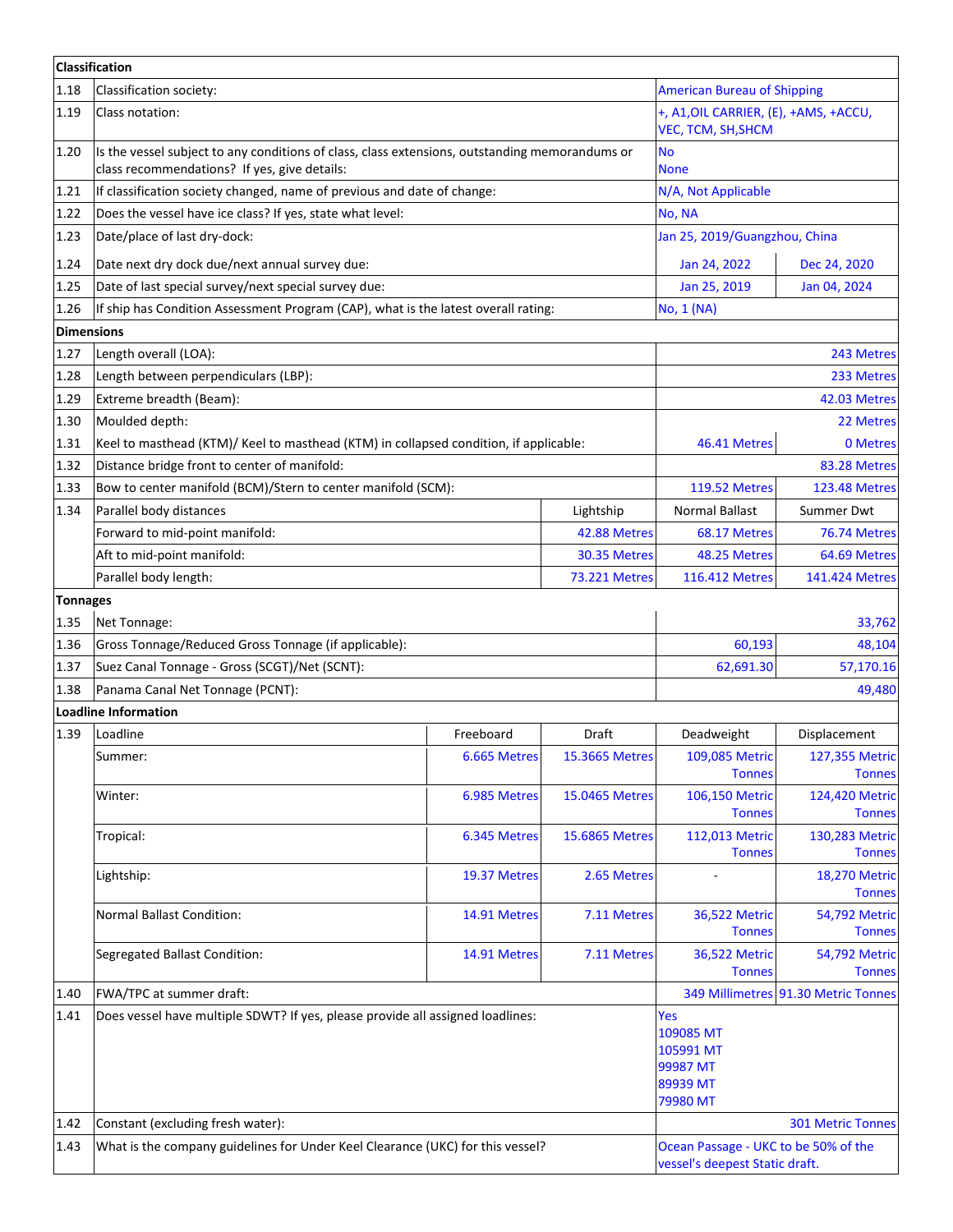|      |                                                            | <b>Coastal / Shallow Water Passages - UKC</b><br>to be 20% of the vessel's deepest Static<br>draft<br>Port Approaches / Buoyed Channels in<br>areas at or near entrance to port and<br>estuaries fairways inside port(Shallow<br>Waters) - UKC to be 10% of the vessel's<br>deepest Static draft<br>Whilst Alongside the berth. Fairways<br>inside ports (shallow waters) / Pilotage<br>Waters. - UKC to be 1.5% of the vessel's<br>beam or 0.30M whichever is greater<br>At SBM / CBM Moorings - UKC to be 20%<br>of the vessel's deepest Static draft<br>At Anchor - Unprotected Waters - UKC to<br>be 20% of the vessel's deepest Static<br>draft<br>At Anchor - Protected Waters - UKC to be<br>10% of the vessel's deepest Static draft |                       |
|------|------------------------------------------------------------|----------------------------------------------------------------------------------------------------------------------------------------------------------------------------------------------------------------------------------------------------------------------------------------------------------------------------------------------------------------------------------------------------------------------------------------------------------------------------------------------------------------------------------------------------------------------------------------------------------------------------------------------------------------------------------------------------------------------------------------------|-----------------------|
| 1.44 | What is the max height of mast above waterline (air draft) | <b>Full Mast</b>                                                                                                                                                                                                                                                                                                                                                                                                                                                                                                                                                                                                                                                                                                                             | <b>Collapsed Mast</b> |
|      | Summer deadweight:                                         | 31.04 Metres                                                                                                                                                                                                                                                                                                                                                                                                                                                                                                                                                                                                                                                                                                                                 | 0 Metres              |
|      | Normal ballast:                                            | 39.30 Metres                                                                                                                                                                                                                                                                                                                                                                                                                                                                                                                                                                                                                                                                                                                                 | 0 Metres              |
|      | Lightship:                                                 | 43.76 Metres                                                                                                                                                                                                                                                                                                                                                                                                                                                                                                                                                                                                                                                                                                                                 | 0 Metres              |

| 2.   | <b>CERTIFICATES</b>                                                                                                                   | <b>Issued</b>         | <b>Last Annual</b>    | Last Intermediate     | <b>Expires</b>        |
|------|---------------------------------------------------------------------------------------------------------------------------------------|-----------------------|-----------------------|-----------------------|-----------------------|
| 2.1  | Safety Equipment Certificate (SEC):                                                                                                   | Jan 25, 2019          | Dec 24,2019           |                       | Jan 04, 2024          |
| 2.2  | Safety Radio Certificate (SRC):                                                                                                       | Jan 25, 2019          | Dec 24,2019           |                       | Jan 04, 2024          |
| 2.3  | Safety Construction Certificate (SCC):                                                                                                | Jan 25, 2019          | Dec 24,2019           |                       | Jan 04, 2024          |
| 2.4  | International Loadline Certificate (ILC):                                                                                             | Jan 25, 2019          | Dec 24,2019           |                       | Jan 04, 2024          |
| 2.5  | International Oil Pollution Prevention Certificate (IOPPC):                                                                           | Jan 25, 2019          | Dec 24,2019           |                       | Jan 04, 2024          |
| 2.6  | International Ship Security Certificate (ISSC):                                                                                       | Mar 28, 2019          | Dec 24,2019           |                       | May 08, 2024          |
| 2.7  | Maritime Labour Certificate (MLC):                                                                                                    | Apr 16, 2018          | N/A                   | <b>Not Applicable</b> | Jun 02, 2023          |
| 2.8  | ISM Safety Management Certificate (SMC):                                                                                              | Mar 28, 2019          | N/A                   |                       | May 08, 2024          |
| 2.9  | Document of Compliance (DOC):                                                                                                         | Mar 21, 2017          | Jul 03, 2020          |                       | Apr 22, 2022          |
| 2.10 | USCG Certificate of Compliance (USCGCOC):                                                                                             | May 11, 2018          | Jun 02, 2019          |                       | May 11, 2020          |
| 2.11 | Civil Liability Convention (CLC) 1992 Certificate:                                                                                    | Dec 24, 2019          | N/A                   | N/A                   | Feb 20, 2021          |
| 2.12 | Civil Liability for Bunker Oil Pollution Damage Convention<br>(CLBC) Certificate:                                                     | Dec 24, 2019          | N/A                   | N/A                   | Feb 20, 2021          |
| 2.13 | Liability for the Removal of Wrecks Certificate (WRC):                                                                                | Dec 25, 2019          | N/A                   | N/A                   | Feb 20, 2021          |
| 2.14 | U.S. Certificate of Financial Responsibility (COFR):                                                                                  | Dec 10, 2017          | N/A                   | N/A                   | Dec 10, 2020          |
| 2.15 | Certificate of Class (COC):                                                                                                           | Jan 22, 2019          |                       |                       | Jan 04, 2024          |
| 2.16 | International Sewage Pollution Prevention Certificate<br>(ISPPC):                                                                     | Jan 25, 2019          | N/A                   | N/A                   | Jan 04, 2024          |
| 2.17 | Certificate of Fitness (COF):                                                                                                         | <b>Not Applicable</b> | <b>Not Applicable</b> |                       | <b>Not Applicable</b> |
| 2.18 | International Energy Efficiency Certificate (IEEC):                                                                                   | Sep 11, 2013          | N/A                   | N/A                   | N/A                   |
| 2.19 | International Air Pollution Prevention Certificate (IAPPC):                                                                           | Jan 25, 2019          |                       |                       | Jan 04, 2024          |
|      | <b>Documentation</b>                                                                                                                  |                       |                       |                       |                       |
| 2.20 | Owner warrant that vessel is member of ITOPF and will remain so for the entire duration of this<br>voyage/contract:                   |                       |                       | Yes                   |                       |
| 2.21 | Does vessel have in place a Drug and Alcohol Policy complying with OCIMF guidelines for Control<br>of Drugs and Alcohol Onboard Ship? |                       |                       | Yes                   |                       |
| 2.22 | Is the ITF Special Agreement on board (if applicable)?                                                                                |                       |                       | N/A                   |                       |
| 2.23 | ITF Blue Card expiry date (if applicable):                                                                                            |                       |                       | <b>Not Applicable</b> |                       |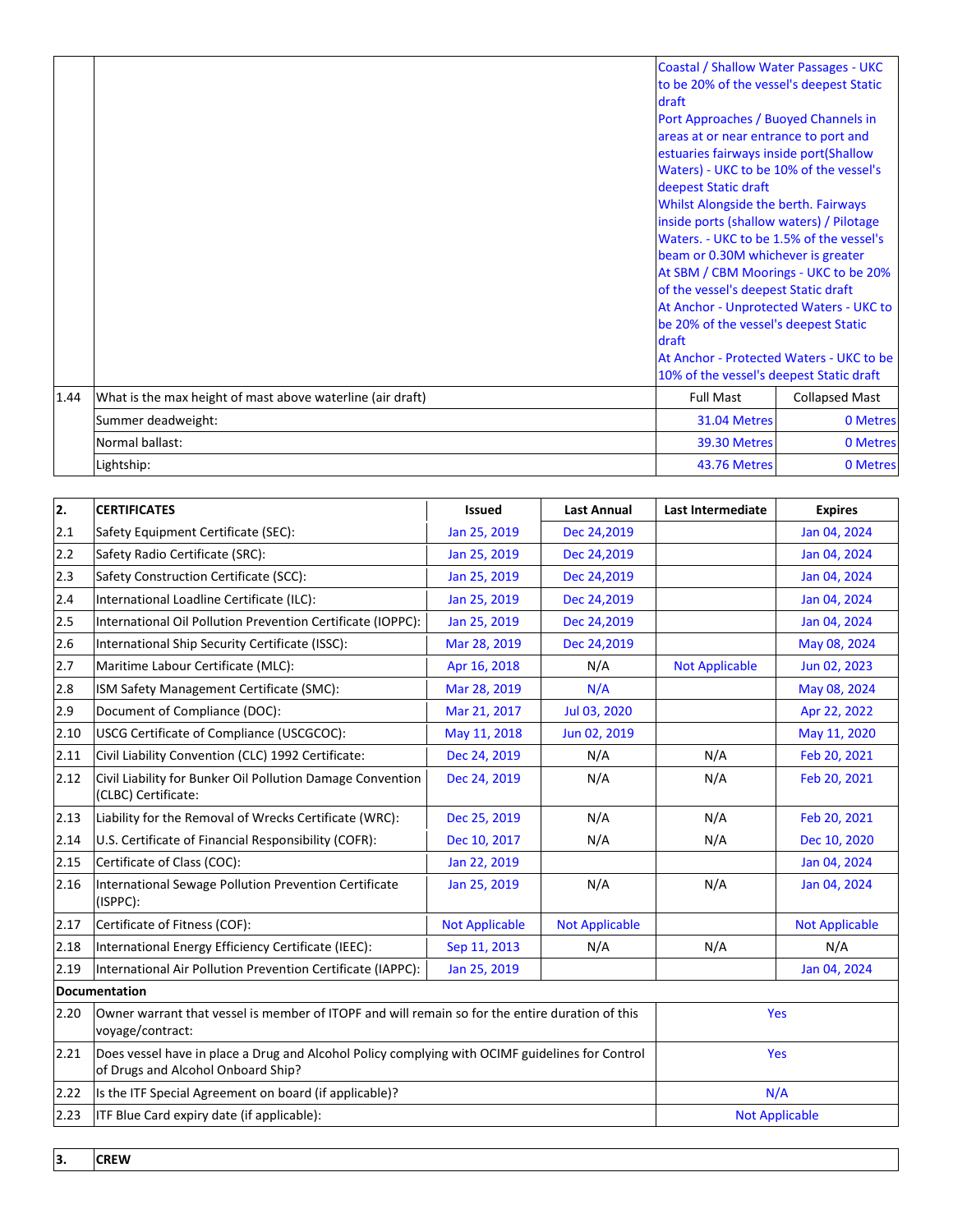| 3.1 | Nationality of Master:                                            |                                                                                                                                                                                                                                               |          | Indian                                                                                                                                                                                                                                       |
|-----|-------------------------------------------------------------------|-----------------------------------------------------------------------------------------------------------------------------------------------------------------------------------------------------------------------------------------------|----------|----------------------------------------------------------------------------------------------------------------------------------------------------------------------------------------------------------------------------------------------|
| 3.2 | Number and nationality of Officers:                               |                                                                                                                                                                                                                                               | $11 + 1$ | Indian + One Chinese                                                                                                                                                                                                                         |
| 3.3 | Number and nationality of Crew:                                   |                                                                                                                                                                                                                                               | 19       | Indian                                                                                                                                                                                                                                       |
| 3.4 | What is the common working language onboard:                      |                                                                                                                                                                                                                                               |          | <b>English</b>                                                                                                                                                                                                                               |
| 3.5 | Do officers speak and understand English?                         |                                                                                                                                                                                                                                               |          | <b>Yes</b>                                                                                                                                                                                                                                   |
| 3.6 | If Officers/ratings employed by a manning agency - Full<br>style: | Officers: OCS Services (India) Pvt. Ltd.<br><b>NORTRANS</b><br>407-411, Oberoi Chambers II,<br>645/646, New Link Road<br>Andheri (W), Mumbai 400 053<br>India<br>Tel: 91 22 66409000<br>Fax: 91-22-26743300<br>Email: vallescrew@ocs.services |          | Ratings: OCS Services (India) Pvt. Ltd,<br><b>NORTRANS</b><br>407-411, Oberoi Chambers II,<br>645/646, New Link Road<br>Andheri (W), Mumbai 400 053<br>India<br>Tel: 91 22 66409000<br>Fax: 91-22-26743300<br>Email: vallescrew@ocs.services |

| 4.  | <b>FOR USA CALLS</b>                                                                                                                     |                                                                                                                                                                                                   |  |  |
|-----|------------------------------------------------------------------------------------------------------------------------------------------|---------------------------------------------------------------------------------------------------------------------------------------------------------------------------------------------------|--|--|
| 4.1 | Has the vessel Operator submitted a Vessel Spill Response Plan to the US Coast Guard which has<br>been approved by official USCG letter? | Yes                                                                                                                                                                                               |  |  |
| 4.2 | Qualified individual (QI) - Full style:                                                                                                  | O'Brien Response Management Inc<br>103 Morgan Lane<br>Suite 103, Plainsboro<br>New Jersey 08536<br><b>USA</b><br>Tel: 1-985-781-0804<br>Fax: 1-985-781-0580<br>Email: commandcenter@obriensrm.com |  |  |
| 4.3 | Oil Spill Response Organization (OSRO) - Full style:                                                                                     | <b>Marine Spill Response Corporation</b><br>220 Spring Street Suite 500<br>Herndon, VA 20170 USA<br>Tel: 1-732-417 0175<br>Fax: 1-732-417-0097<br>Web: www.msrc.org/communications                |  |  |
| 4.4 | Salvage and Marine Firefighting Services (SMFF) - Full Style:                                                                            | T & T Salvage, LLC<br>T & T Salvage, LLC<br>8717 Humble Westfield Road<br>Humble, TX 77338, USA<br>Tel: +1-713-534-0700<br>Email: info@ttsalvage.com<br>Web: www.ttsalvage.com/gsa.html           |  |  |

| 15.  | SAFETY/HELICOPTER                                                                                                                            |                                               |
|------|----------------------------------------------------------------------------------------------------------------------------------------------|-----------------------------------------------|
| 15.1 | Its the vessel operated under a Quality Management System? If Yes, what type of system?<br>(ISO9001 or IMO Resolution A.741(18) as amended): | <b>Yes</b><br><b>IMO Resolution A.741(18)</b> |
| 5.2  | Can the ship comply with the ICS Helicopter Guidelines?                                                                                      | <b>Yes</b>                                    |
|      | [5.2.1   If Yes, state whether winching or landing area provided:                                                                            | <b>Winching</b>                               |
|      | [5.2.2 If Yes, what is the diameter of the circle provided:                                                                                  | 5 Metres                                      |

i

e<br>Li

## **6. COATING/ANODES**

| 6.1 | <b>Tank Coating</b> | Coated     | Type                  | To What Extent                                                                                                                                             | Anodes     |
|-----|---------------------|------------|-----------------------|------------------------------------------------------------------------------------------------------------------------------------------------------------|------------|
|     | Cargo tanks:        | <b>Yes</b> | <b>Modified Epoxy</b> | 4 P/S & Slop P/S are<br><b>Fully coated All</b><br>other tanks ie No<br>1P/S, 2P/S, 3P/S,<br>5P/S, 6P/S coated 3<br>mtrs from top and 1<br>mtr from bottom | <b>No</b>  |
|     | Ballast tanks:      | Yes        | <b>Modified Epoxy</b> | <b>Fully Coated</b>                                                                                                                                        | <b>Yes</b> |
|     | Slop tanks:         | Yes        | <b>Modified Epoxy</b> | <b>Whole Tank</b>                                                                                                                                          | <b>No</b>  |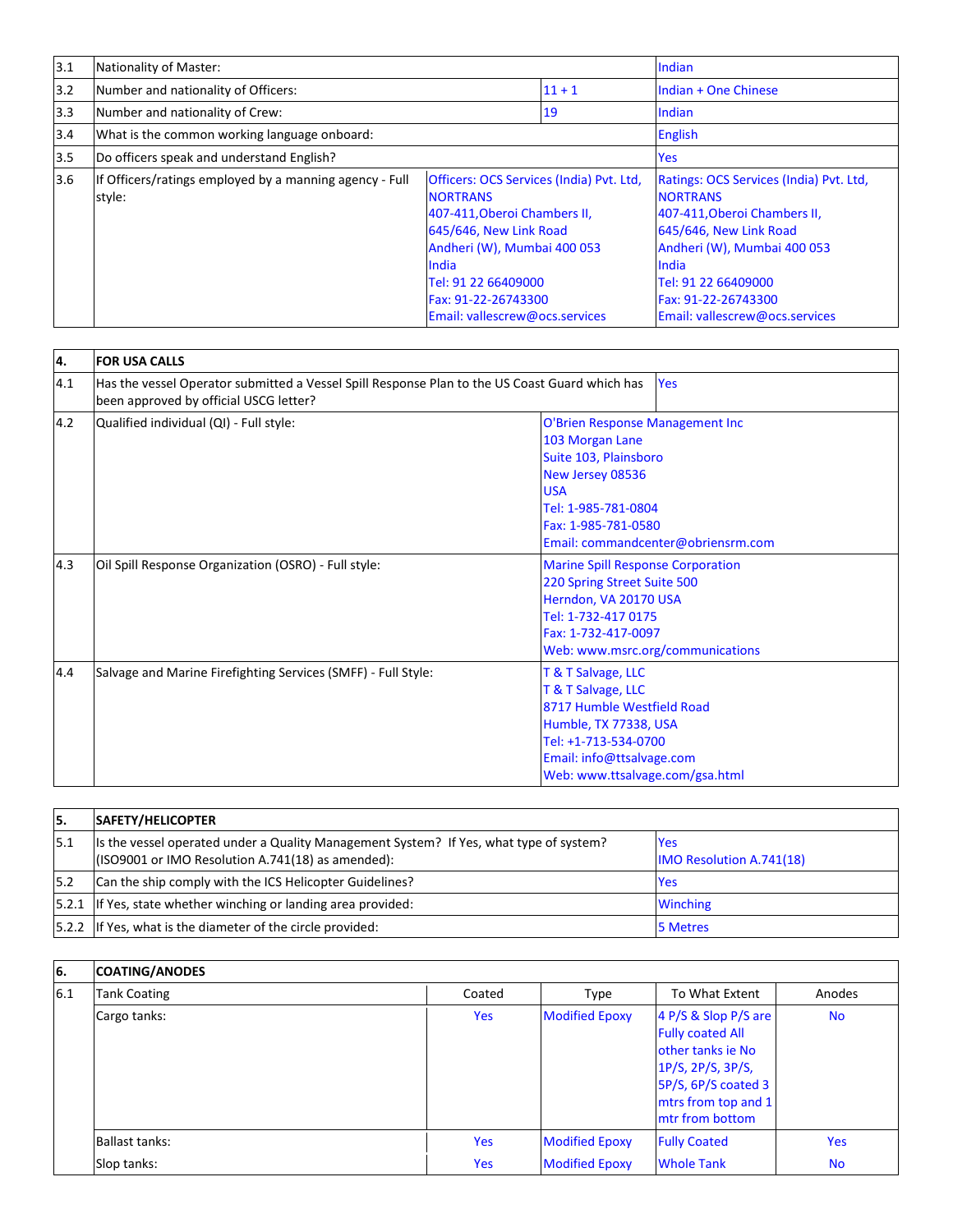| 17. | <b>BALLAST</b>           |     |             |                          |                            |
|-----|--------------------------|-----|-------------|--------------------------|----------------------------|
| 7.1 | <b>Pumps</b>             | No. | <b>Type</b> | Capacity                 | At What Head<br>$(sg=1.0)$ |
|     | <b>Ballast Pumps:</b>    |     | Centrifugal | 1,800 Cu.<br>Metres/Hour | <b>30 Metres</b>           |
|     | <b>Ballast Eductors:</b> |     | Venturi     | 250 Cu.<br>Metres/Hour   | 3 Metres                   |

| 8.                 | <b>CARGO</b>                                                                                                                 |                                                                                                                                                                      |                                           |
|--------------------|------------------------------------------------------------------------------------------------------------------------------|----------------------------------------------------------------------------------------------------------------------------------------------------------------------|-------------------------------------------|
|                    | <b>Double Hull Vessels</b>                                                                                                   |                                                                                                                                                                      |                                           |
| 8.1                | Is vessel fitted with centerline bulkhead in all cargo tanks? If Yes, solid or perforated:                                   | Yes, Solid                                                                                                                                                           |                                           |
|                    | <b>Cargo Tank Capacities</b>                                                                                                 |                                                                                                                                                                      |                                           |
| 8.2                | Number of cargo tanks and total cubic capacity (98%):                                                                        | 12 + 2 Slop Tanks                                                                                                                                                    | 123,030 Cu. Metres                        |
| 8.2.1              | Capacity (98%) of each natural segregation with double valve (specify tanks):                                                | Group #1: 42876.18 m3 / 269683 BBLS<br>(3W'S & 6W'S)<br>Group #2: 43886.75 m3 / 276039 BBLS<br>(2W'S & 5W'S)<br>Group #3: 36267.06 m3 / 228113 BBLS<br>(1W'S & 4W'S) |                                           |
| 8.2.2              | IMO class (Oil/Chemical Ship Type 1, 2 or 3):                                                                                | N/A                                                                                                                                                                  |                                           |
| 8.3                | Number of slop tanks and total cubic capacity (98%):                                                                         | $\mathcal{P}$                                                                                                                                                        | 2,962.54 Cu. Metres                       |
| 8.3.1              | Specify segregations which slops tanks belong to and their capacity with double valve:                                       | Slop tanks can be connected to any 3<br>segregations.<br>Slop (P): 1511.5 m3<br>Slop (S): 1511.5 m3                                                                  |                                           |
| 8.3.2              | Residual/retention oil tank(s) capacity (98%), if applicable:                                                                |                                                                                                                                                                      | 0 Cu. Metres                              |
| <b>SBT Vessels</b> |                                                                                                                              |                                                                                                                                                                      |                                           |
| 8.3.3              | What is total SBT capacity and percentage of SDWT vessel can maintain?                                                       | 38,831.60 Cu<br><b>Metres</b>                                                                                                                                        | 36.50%                                    |
| 8.3.4              | Does vessel meet the requirements of MARPOL Annex I Reg 18.2:                                                                | Yes                                                                                                                                                                  |                                           |
|                    | <b>Cargo Handling and Pumping Systems</b>                                                                                    |                                                                                                                                                                      |                                           |
| 8.4                | How many grades/products can vessel load/discharge with double valve segregation:                                            |                                                                                                                                                                      | 3                                         |
| 8.5                | Are there any cargo tank filling restrictions?<br>If yes, specify number of slack tanks, max s.g., ullage restrictions etc.: | N/A<br><b>Not Applicable</b>                                                                                                                                         |                                           |
| 8.6                | Max loading rate for homogenous cargo                                                                                        | With VECS                                                                                                                                                            | <b>Without VECS</b>                       |
|                    | Loaded per manifold connection:                                                                                              |                                                                                                                                                                      | 4,077 Cu.<br>Metres/Hour                  |
|                    | Loaded simultaneously through all manifolds:                                                                                 |                                                                                                                                                                      | 12,231 Cu.<br>Metres/Hour                 |
|                    | <b>Cargo Control Room</b>                                                                                                    |                                                                                                                                                                      |                                           |
| 8.7                | Is ship fitted with a Cargo Control Room (CCR)?                                                                              |                                                                                                                                                                      | Yes                                       |
| 8.8                | Can tank innage/ullage be read from the CCR?                                                                                 |                                                                                                                                                                      | Yes                                       |
|                    | <b>Gauging and Sampling</b>                                                                                                  |                                                                                                                                                                      |                                           |
| 8.9                | Is gauging system certified and calibrated? If no, specify which ones are not calibrated:                                    | Yes, 0                                                                                                                                                               |                                           |
|                    | What type of fixed closed tank gauging system is fitted:                                                                     | Radar                                                                                                                                                                |                                           |
|                    | Are high level alarms fitted to the cargo tanks? If Yes, indicate whether to all tanks or partial:                           | Yes, All                                                                                                                                                             |                                           |
| 8.9.1              | Can cargo be transferred under closed loading conditions in accordance with ISGOTT 11.1.6.6?                                 |                                                                                                                                                                      | Yes                                       |
| 8.9.2              | Are cargo tanks fitted with multipoint gauging? If yes, specify type and locations:                                          | Aft                                                                                                                                                                  | Yes, UTI Guaging. 2 Forward, 1 Centre & 1 |
| 8.10               | Number of portable gauging units (example- MMC) on board:                                                                    |                                                                                                                                                                      | 4                                         |
|                    | <b>Vapor Emission Control System (VECS)</b>                                                                                  |                                                                                                                                                                      |                                           |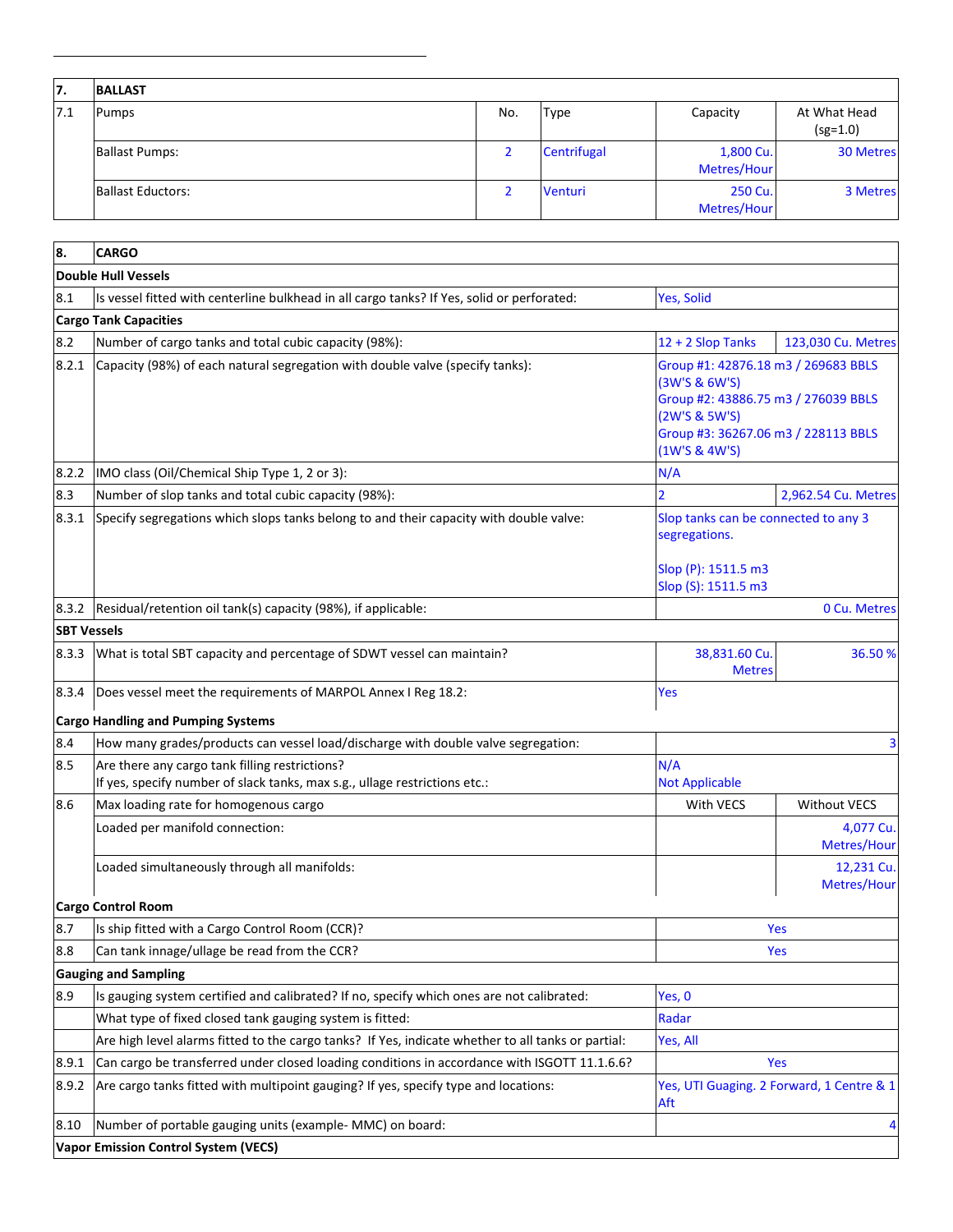| 8.11           | Is a vapour return system (VRS) fitted?                                                                                                |                                                         | Yes                  |                                                                                                                                   |                                        |  |
|----------------|----------------------------------------------------------------------------------------------------------------------------------------|---------------------------------------------------------|----------------------|-----------------------------------------------------------------------------------------------------------------------------------|----------------------------------------|--|
| 8.12           | Number/size of VECS manifolds (per side):                                                                                              |                                                         |                      |                                                                                                                                   | <b>400 Millimetres</b>                 |  |
| 8.13           | Number/size/type of VECS reducers:                                                                                                     |                                                         |                      | 2/300mm/ANSI                                                                                                                      |                                        |  |
| <b>Venting</b> |                                                                                                                                        |                                                         |                      |                                                                                                                                   |                                        |  |
| 8.14           | State what type of venting system is fitted:                                                                                           |                                                         |                      | <b>Common Mast Riser and Independent HV</b><br><b>Vents</b>                                                                       |                                        |  |
|                | <b>Cargo Manifolds and Reducers</b>                                                                                                    |                                                         |                      |                                                                                                                                   |                                        |  |
| 8.15           | Total number/size of cargo manifold connections on each side:                                                                          |                                                         |                      | 3/400 Millimetres                                                                                                                 |                                        |  |
| 8.16           | What type of valves are fitted at manifold:                                                                                            |                                                         |                      | <b>Manual Butterfly valves</b>                                                                                                    |                                        |  |
| 8.17           | What is the material/rating of the manifold:                                                                                           |                                                         |                      | Steel/1.65 MPA                                                                                                                    |                                        |  |
|                | 8.17.1 Does vessel comply with the latest edition of the OCIMF 'Recommendations for Oil Tanker<br>Manifolds and Associated Equipment'? |                                                         |                      |                                                                                                                                   | Yes                                    |  |
| 8.18           | Distance between cargo manifold centers:                                                                                               |                                                         |                      |                                                                                                                                   | 2,500 Millimetres                      |  |
| 8.19           | Distance ships rail to manifold:                                                                                                       |                                                         |                      |                                                                                                                                   | 4,350 Millimetres                      |  |
| 8.20           | Distance manifold to ships side:                                                                                                       |                                                         |                      |                                                                                                                                   | 4,600 Millimetres                      |  |
| 8.21           | Top of rail to center of manifold:                                                                                                     |                                                         |                      |                                                                                                                                   | 950 Millimetres                        |  |
| 8.22           | Distance main deck to center of manifold:                                                                                              |                                                         |                      |                                                                                                                                   | 1,665 Millimetres                      |  |
| 8.23           | Spill tank grating to center of manifold:                                                                                              |                                                         |                      |                                                                                                                                   | 900 Millimetres                        |  |
| 8.24           | Manifold height above the waterline in normal ballast/at SDWT condition:                                                               |                                                         |                      | 16.82 Metres                                                                                                                      | 8.58 Metres                            |  |
| 8.25           | Number/size/type of reducers:                                                                                                          |                                                         |                      | 4 x 200/150mm (8/6")<br>3 x 400/300mm (16/12")<br>3 x 400/250mm (16/10")<br>3 x 400/200mm (16/8")<br>1 x 300/200mm (12/8")<br>JIS |                                        |  |
| 8.26           | Is vessel fitted with a stern manifold? If yes, state size:                                                                            |                                                         |                      | No, 0 Millimetres                                                                                                                 |                                        |  |
| <b>Heating</b> |                                                                                                                                        |                                                         |                      |                                                                                                                                   |                                        |  |
| 8.27           | Cargo/slop tanks fitted with a cargo heating system?                                                                                   |                                                         | Type                 | Coiled                                                                                                                            | Material                               |  |
|                | Cargo Tanks:                                                                                                                           |                                                         | <b>STEAM</b>         | Yes                                                                                                                               | <b>SS</b>                              |  |
|                | Slop Tanks:                                                                                                                            |                                                         | <b>Heating Coils</b> | Yes                                                                                                                               | <b>SS</b>                              |  |
| 8.28           | Maximum temperature cargo can be loaded/maintained:                                                                                    |                                                         |                      | 73.8 °C / 164.8 °F                                                                                                                | 66 °C / 150.8 °F                       |  |
|                | 8.28.1 Minimum temperature cargo can be loaded/maintained:                                                                             |                                                         |                      | 0.0 °C / 32.0 °F                                                                                                                  | 0.0 °C / 32.0 °F                       |  |
|                | Inert Gas and Crude Oil Washing                                                                                                        |                                                         |                      |                                                                                                                                   |                                        |  |
| 8.29           | Is an Inert Gas System (IGS) fitted/operational?                                                                                       |                                                         |                      |                                                                                                                                   | Yes/Yes                                |  |
|                | 8.29.1 Is a Crude Oil Washing (COW) installation fitted/operational?                                                                   |                                                         |                      | Yes/Yes                                                                                                                           |                                        |  |
| 8.30           | Is IGS supplied by flue gas, inert gas (IG) generator and/or nitrogen:                                                                 |                                                         |                      | <b>Flue Gas</b>                                                                                                                   |                                        |  |
|                | <b>Cargo Pumps</b>                                                                                                                     |                                                         |                      |                                                                                                                                   |                                        |  |
| 8.31           | How many cargo pumps can be run simultaneously at full capacity:                                                                       |                                                         |                      |                                                                                                                                   | 3                                      |  |
| 8.32           | Pumps                                                                                                                                  | No.                                                     | Type                 | Capacity                                                                                                                          | At What Head<br>$(sg=1.0)$             |  |
|                | Cargo Pumps:                                                                                                                           | $\overline{3}$                                          | Centrifugal          | 2500 M3/HR                                                                                                                        | 130 Meters<br>130 Meters<br>130 Meters |  |
|                | Cargo Eductors:                                                                                                                        | $\mathbf{1}$                                            | <b>Venturi</b>       | 400 Cu.<br>Metres/Hour                                                                                                            | 25 Metres                              |  |
|                | Stripping:                                                                                                                             | $\mathbf{1}$                                            | Reciprocating        | 275 Cu.<br>Metres/Hour                                                                                                            | 130 Metres                             |  |
|                |                                                                                                                                        | Is at least one emergency portable cargo pump provided? |                      |                                                                                                                                   | N/A                                    |  |

| 19.  | <b>IMOORING</b>  |     |                            |          |                   |                          |  |
|------|------------------|-----|----------------------------|----------|-------------------|--------------------------|--|
| 19.1 | Wires (on drums) | No. | Diameter                   | Material | Length            | <b>Breaking Strength</b> |  |
|      | Forecastle:      |     | 36 Millimetres GSWR (IWRC) |          | <b>308 Metres</b> | <b>101.70 Metric</b>     |  |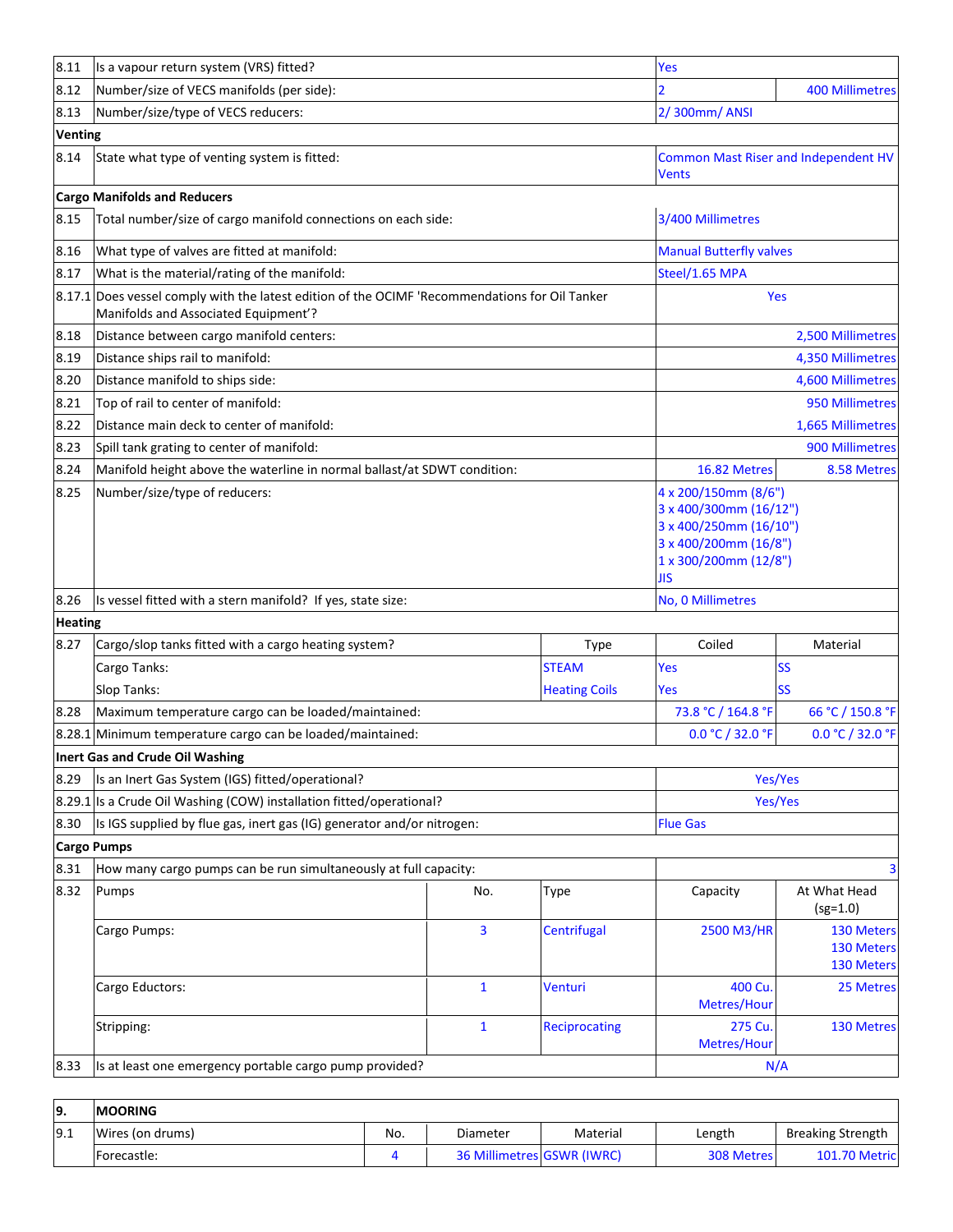|                                                                                                                    |                                                                                |                                                       |                                    |                                     |                                        | <b>Tonnes</b>                         |
|--------------------------------------------------------------------------------------------------------------------|--------------------------------------------------------------------------------|-------------------------------------------------------|------------------------------------|-------------------------------------|----------------------------------------|---------------------------------------|
|                                                                                                                    | Main deck fwd:                                                                 | 4                                                     | 36 Millimetres GSWR (IWRC)         |                                     | <b>305 Metres</b>                      | 101.90 Metric<br><b>Tonnes</b>        |
|                                                                                                                    | Main deck aft:                                                                 | 4                                                     | 36 Millimetres GSWR (IWRC)         |                                     | 308 Metres                             | <b>101.90 Metric</b><br><b>Tonnes</b> |
|                                                                                                                    | Poop deck:                                                                     | 4                                                     | 38 Millimetres GSWR (IWRC)         |                                     |                                        | 305 Metres 92.70 Metric Tonnes        |
| 9.2                                                                                                                | Wire tails                                                                     | No.                                                   | Diameter                           | Material                            | Length                                 | <b>Breaking Strength</b>              |
|                                                                                                                    | Forecastle:                                                                    | 4                                                     | 72 Millimetres PP/PES              |                                     | 11 Metres                              | <b>128.00 Metric</b>                  |
|                                                                                                                    |                                                                                |                                                       |                                    |                                     |                                        | <b>Tonnes</b>                         |
|                                                                                                                    | Main deck fwd:                                                                 | $\overline{4}$                                        | 72 Millimetres PP/PES              |                                     | 11 Metres                              | 128.00 Metric<br><b>Tonnes</b>        |
|                                                                                                                    | Main deck aft:                                                                 | $\overline{4}$                                        | 72 Millimetres PP/PES              |                                     | 11 Metres                              | <b>129.50 Metric</b><br><b>Tonnes</b> |
|                                                                                                                    | Poop deck:                                                                     | 4                                                     | <b>68 Millimetres PP/PES</b>       |                                     | 11 Metres                              | 116.20 Metric<br><b>Tonnes</b>        |
| 9.3                                                                                                                | Ropes (on drums)                                                               | No.                                                   | Diameter                           | Material                            | Length                                 | <b>Breaking Strength</b>              |
|                                                                                                                    | Forecastle:                                                                    | 0                                                     |                                    | <b>0 Millimetres Not Applicable</b> | 0 Metres                               | <b>0 Metric Tonnes</b>                |
|                                                                                                                    | Main deck fwd:                                                                 | $\bf{0}$                                              |                                    | <b>0 Millimetres Not Applicable</b> | 0 Metres                               | <b>0 Metric Tonnes</b>                |
|                                                                                                                    | Main deck aft:                                                                 | $\bf{0}$                                              |                                    | <b>0 Millimetres Not Applicable</b> | 0 Metres                               | <b>0 Metric Tonnes</b>                |
|                                                                                                                    | Poop deck:                                                                     | $\mathbf 0$                                           |                                    | <b>0 Millimetres Not Applicable</b> | 0 Metres                               | <b>0 Metric Tonnes</b>                |
| 9.4                                                                                                                | <b>Other lines</b>                                                             | No.                                                   | Diameter                           | Material                            | Length                                 | <b>Breaking Strength</b>              |
|                                                                                                                    | Forecastle:                                                                    | 5                                                     | <b>72 Millimetres BCF TARM</b>     |                                     |                                        | 220 Metres 77.60 Metric Tonnes        |
|                                                                                                                    | Main deck fwd:                                                                 | $\overline{2}$                                        | 72 Millimetres PP/PES              |                                     | 220 Metres                             | <b>90 Metric Tonnes</b>               |
|                                                                                                                    | Main deck aft:                                                                 | $\mathbf{1}$                                          | <b>72 Millimetres TI BRID</b>      |                                     | 220 Metres                             | <b>90 Metric Tonnes</b>               |
|                                                                                                                    | Poop deck:                                                                     | 4                                                     | 72 Millimetres PP/PES              |                                     | 220 Metres                             | <b>101.97 Metric</b>                  |
|                                                                                                                    |                                                                                |                                                       |                                    |                                     |                                        | <b>Tonnes</b>                         |
| 9.5                                                                                                                | Winches                                                                        | No.                                                   | No. Drums                          | <b>Motive Power</b>                 | <b>Brake Capacity</b>                  | Type of Brake                         |
|                                                                                                                    | Forecastle:                                                                    | 4                                                     | 2 x Double Drums<br>+ 2 Singe Drum | <b>Hydraulic</b>                    | <b>60 Metric Tonnes Manual</b>         |                                       |
|                                                                                                                    | Main deck fwd:                                                                 | 4                                                     | <b>Double Drums</b>                | <b>Hydraulic</b>                    | <b>60 Metric Tonnes Manual</b>         |                                       |
|                                                                                                                    | Main deck aft:                                                                 | 4                                                     | <b>Double Drums</b>                | <b>Hydraulic</b>                    | <b>60 Metric Tonnes Manual</b>         |                                       |
|                                                                                                                    | Poop deck:                                                                     | 4                                                     | <b>Double Drums</b>                | <b>Hydraulic</b>                    | <b>60 Metric Tonnes Manual</b>         |                                       |
| 9.6                                                                                                                | Bitts, closed chocks/fairleads                                                 |                                                       | No. Bitts                          | <b>SWL Bitts</b>                    | No. Closed Chocks                      | <b>SWL Closed Chocks</b>              |
|                                                                                                                    | Forecastle:                                                                    |                                                       | 4                                  | <b>60 Metric Tonnes</b>             | 6                                      | <b>60 Metric Tonnes</b>               |
|                                                                                                                    | Main deck fwd:                                                                 |                                                       | 12                                 | <b>60 Metric Tonnes</b>             | 24                                     | <b>60 Metric Tonnes</b>               |
|                                                                                                                    | Main deck aft:                                                                 |                                                       | 6                                  | <b>60 Metric Tonnes</b>             | 12                                     | <b>60 Metric Tonnes</b>               |
|                                                                                                                    | Poop deck:                                                                     |                                                       | 9                                  | <b>60 Metric Tonnes</b>             | 14                                     | <b>60 Metric Tonnes</b>               |
|                                                                                                                    | <b>Anchors/Emergency Towing System</b>                                         |                                                       |                                    |                                     |                                        |                                       |
| 9.7                                                                                                                | Number of shackles on port/starboard cable:                                    |                                                       |                                    |                                     |                                        | 13/13                                 |
| 9.8                                                                                                                | Type/SWL of Emergency Towing system forward:                                   |                                                       |                                    |                                     | 241 PH -001-00(F)                      | <b>204 Metric Tonnes</b>              |
| 9.9                                                                                                                |                                                                                |                                                       |                                    | 241 PH-001-00(A)                    | <b>204 Metric Tonnes</b>               |                                       |
|                                                                                                                    | Type/SWL of Emergency Towing system aft:                                       |                                                       |                                    |                                     |                                        |                                       |
| 9.10.1 What is size of closed chock and/or fairleads of enclosed type on stern<br>600mm x 350mm                    |                                                                                |                                                       |                                    |                                     |                                        |                                       |
| <b>Escort Tug</b>                                                                                                  |                                                                                |                                                       |                                    |                                     |                                        |                                       |
|                                                                                                                    | 9.10.2 What is SWL of closed chock and/or fairleads of enclosed type on stern: |                                                       |                                    |                                     |                                        | <b>200 Metric Tonnes</b>              |
|                                                                                                                    | 9.11<br>What is SWL of bollard on poop deck suitable for escort tug:           |                                                       |                                    |                                     |                                        | <b>200 Metric Tonnes</b>              |
|                                                                                                                    | <b>Lifting Equipment/Gangway</b>                                               |                                                       |                                    |                                     |                                        |                                       |
| 9.12                                                                                                               |                                                                                | Derrick/Crane description (Number, SWL and location): |                                    |                                     | Cranes: 1 x 15 Tonnes<br><b>CENTER</b> |                                       |
| 9.13                                                                                                               | Accommodation ladder direction:                                                |                                                       |                                    |                                     |                                        | Aft                                   |
|                                                                                                                    | Does vessel have a portable gangway? If yes, state length:                     |                                                       |                                    |                                     |                                        | Yes, 15 Metres                        |
| <b>Single Point Mooring (SPM) Equipment</b>                                                                        |                                                                                |                                                       |                                    |                                     |                                        |                                       |
| 9.14<br>Does the vessel meet the recommendations in the latest edition of OCIMF 'Recommendations for<br><b>Yes</b> |                                                                                |                                                       |                                    |                                     |                                        |                                       |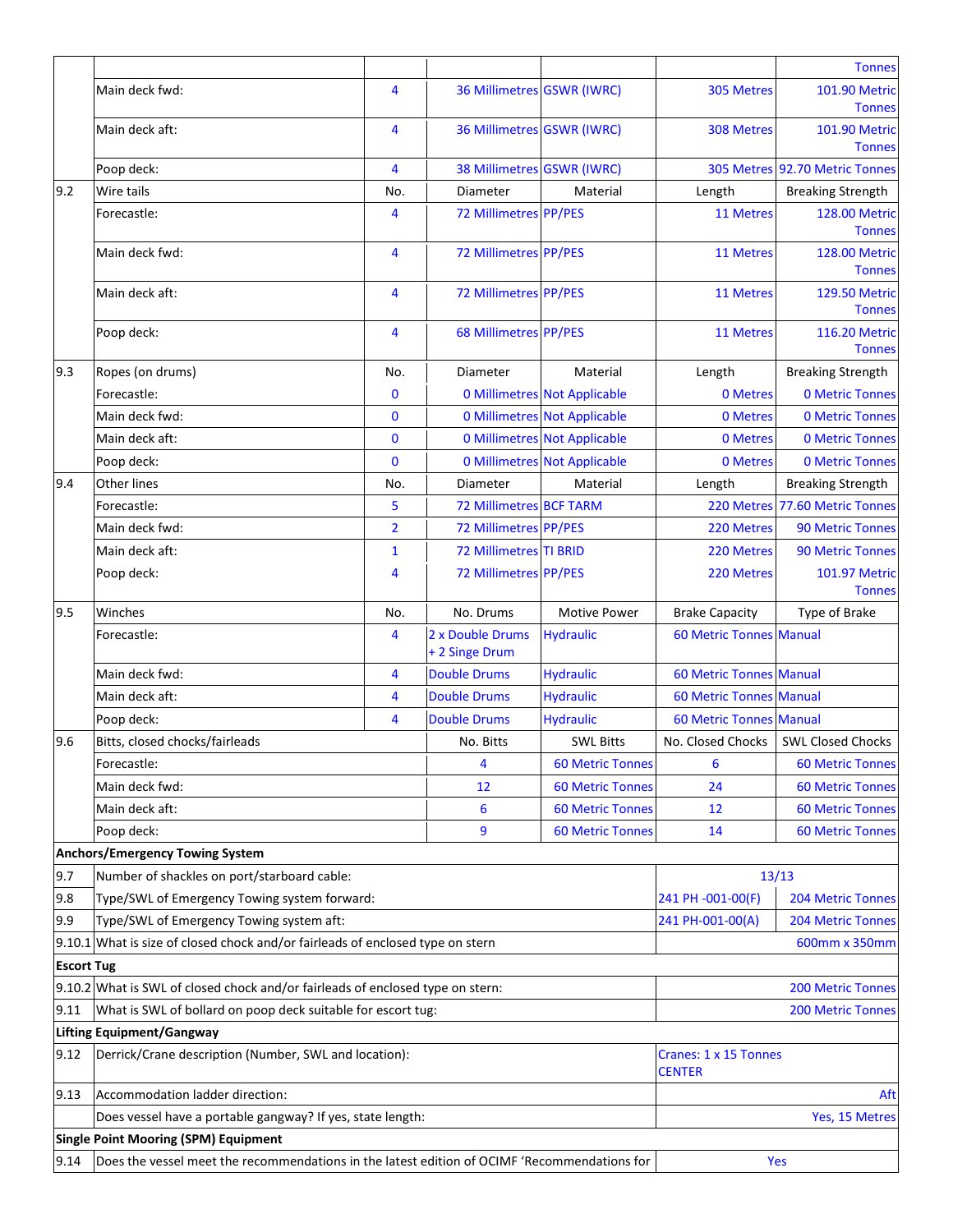|      | Equipment Employed in the Bow Mooring of Conventional Tankers at Single Point Moorings<br>$(SPM)$ ?                        |                    |                          |
|------|----------------------------------------------------------------------------------------------------------------------------|--------------------|--------------------------|
| 9.15 | If fitted, how many chain stoppers:                                                                                        |                    |                          |
| 9.16 | State type/SWL of chain stopper(s):                                                                                        | <b>Tongue Type</b> | <b>250 Metric Tonnes</b> |
| 9.17 | What is the maximum size chain diameter the bow stopper(s) can handle:                                                     |                    | <b>76 Millimetres</b>    |
| 9.18 | Distance between the bow fairlead and chain stopper/bracket:                                                               | 3,500 Metres       |                          |
| 9.19 | Its bow chock and/or fairlead of enclosed type of OCIMF recommended size<br>(600mm x 450mm)? If not, give details of size: | <b>Yes</b><br>N/A  |                          |

| 10.              | <b>PROPULSION</b>                                               |                |                                                                                         |                                                   |
|------------------|-----------------------------------------------------------------|----------------|-----------------------------------------------------------------------------------------|---------------------------------------------------|
| 10.1             | Speed<br><b>Ballast speed:</b>                                  |                | Maximum                                                                                 | Economical                                        |
|                  |                                                                 |                | 14.50 Knots (WSNP)                                                                      | 12.00 Knots (WSNP)                                |
|                  | Laden speed:                                                    |                | 14.50 Knots (WSNP)                                                                      | 12.00 Knots (WSNP)                                |
| 10.2             | What type of fuel is used for main propulsion/generating plant: |                | VLSFO 380 CST<br>/LSMGO 0.1% sulfur 380CST/LSMGO                                        | <b>VLSFO</b><br>0.1% sulfur                       |
| 10.3             | Type/Capacity of bunker tanks:                                  |                | Fuel Oil: 2,012.22 Cu. Metres<br>Diesel Oil: 668.43 Cu. Metres<br>Gas Oil: 0 Cu. Metres |                                                   |
| 10.4             | Is vessel fitted with fixed or controllable pitch propeller(s): |                | <b>Fixed</b>                                                                            |                                                   |
| 10.5             | Engines                                                         | No             | Capacity                                                                                | Make/Type                                         |
|                  | Main engine:                                                    | $\mathbf{1}$   |                                                                                         | 13,570 Kilowatt HHM-MAN-B&W DE<br><b>7S60MC</b>   |
|                  | Aux engine:                                                     | $\overline{3}$ |                                                                                         | 790 Kilowatt DAIHATSU 6DK-20                      |
|                  | Power packs:                                                    | $\mathbf{0}$   | 0 Cu. Metres 0                                                                          |                                                   |
|                  | <b>Boilers:</b>                                                 | $\overline{2}$ | <b>Tonnes/Hour</b>                                                                      | <b>30 Metric AALBORG MISSION</b><br><b>D TYPE</b> |
|                  | <b>Bow/Stern Thruster</b>                                       |                |                                                                                         |                                                   |
| 10.6             | What is brake horse power of bow thruster (if fitted):          |                | No, 0 bhp                                                                               |                                                   |
| 10.7             | What is brake horse power of stern thruster (if fitted):        |                | No, 0 bhp                                                                               |                                                   |
| <b>Emissions</b> |                                                                 |                |                                                                                         |                                                   |
| 10.8             | Main engine IMO NOx emission standard:                          | <b>Tier I</b>  |                                                                                         |                                                   |
| 10.9             | Energy Efficiency Design Index (EEDI) rating number:            | N/A            |                                                                                         |                                                   |

| <sup>11</sup> | <b>SHIP TO SHIP TRANSFER</b>                                                                                                                          |                                   |
|---------------|-------------------------------------------------------------------------------------------------------------------------------------------------------|-----------------------------------|
| 11.1          | Does vessel comply with recommendations contained in OCIMF/ICS Ship To Ship Transfer Guide<br>(Petroleum, Chemicals or Liquified Gas, as applicable)? | Yes                               |
| 11.2          | What is maximum outreach of cranes/derricks outboard of the ship's side:                                                                              | 5.80 Metres                       |
| 11.3          | Date/place of last STS operation:                                                                                                                     | 27TH JULY 2020 // TANJUNG PELAPAS |
|               |                                                                                                                                                       |                                   |
| 12.           | <b>RECENT OPERATIONAL HISTORY</b>                                                                                                                     |                                   |

## **12. RECENT OPERATIONAL HISTORY**

| 12.  | <b>IRECENT OPERATIONAL HISTORY</b>                                                                                                                                    |                                                                                                                                                                                        |
|------|-----------------------------------------------------------------------------------------------------------------------------------------------------------------------|----------------------------------------------------------------------------------------------------------------------------------------------------------------------------------------|
| 12.1 | Last three cargoes/charterers/voyages (Last/2nd Last/3rd Last):                                                                                                       | Last: Fuel Oil / STASCO / Tanjung Pelapas<br>- Singapore<br>2nd Last: Fuel Oil/ STASCO // Tanjun<br>Pelapas - Singapore<br>3rd Last: Fuel Oil/ STASCO // Tanjun<br>Pelapas - Singapore |
| 12.2 | Has vessel been involved in a pollution, grounding, serious casualty, unscheduled repair or<br>collision incident during the past 12 months? If yes, provide details: | Pollution: No.<br>Grounding: No,<br>Casualty: No,<br>Repair: No, Not Applicable<br><b>Collision: No.</b>                                                                               |
| 12.3 | Date and place of last Port State Control inspection:                                                                                                                 | Jul 30, 2019 / Kozmino, Russia                                                                                                                                                         |
| 12.4 | Any outstanding deficiencies as reported by any Port State Control? If yes, provide details:                                                                          | <b>No</b>                                                                                                                                                                              |